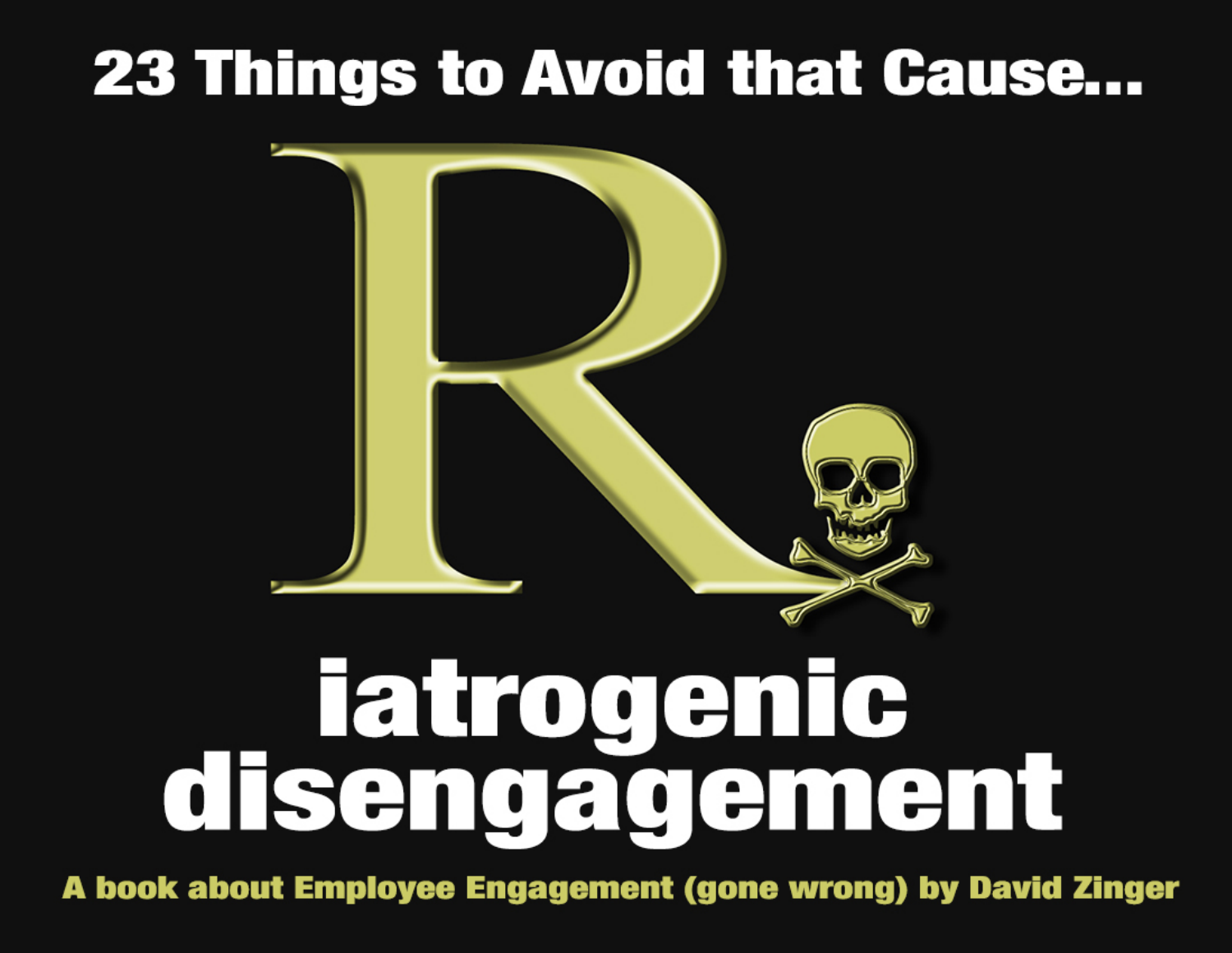

#### **23 Things to Avoid That Cause Iatrogenic Disengagement**

Are you and your organization creating the very disengagement you are trying to solve?

In medicine there is a term call iatrogenic illness, defined as of or relating to illness caused by medical examination or treatment. A common example is to go to the hospital for a procedure and end up with an infection. We don't want to infect our employees with disengagement but many things we do may unknowingly or unintentionally be creating the very problem we are trying to solve with employee engagement.

Here is a list of 23 sources of disengagement caused by our efforts to engage: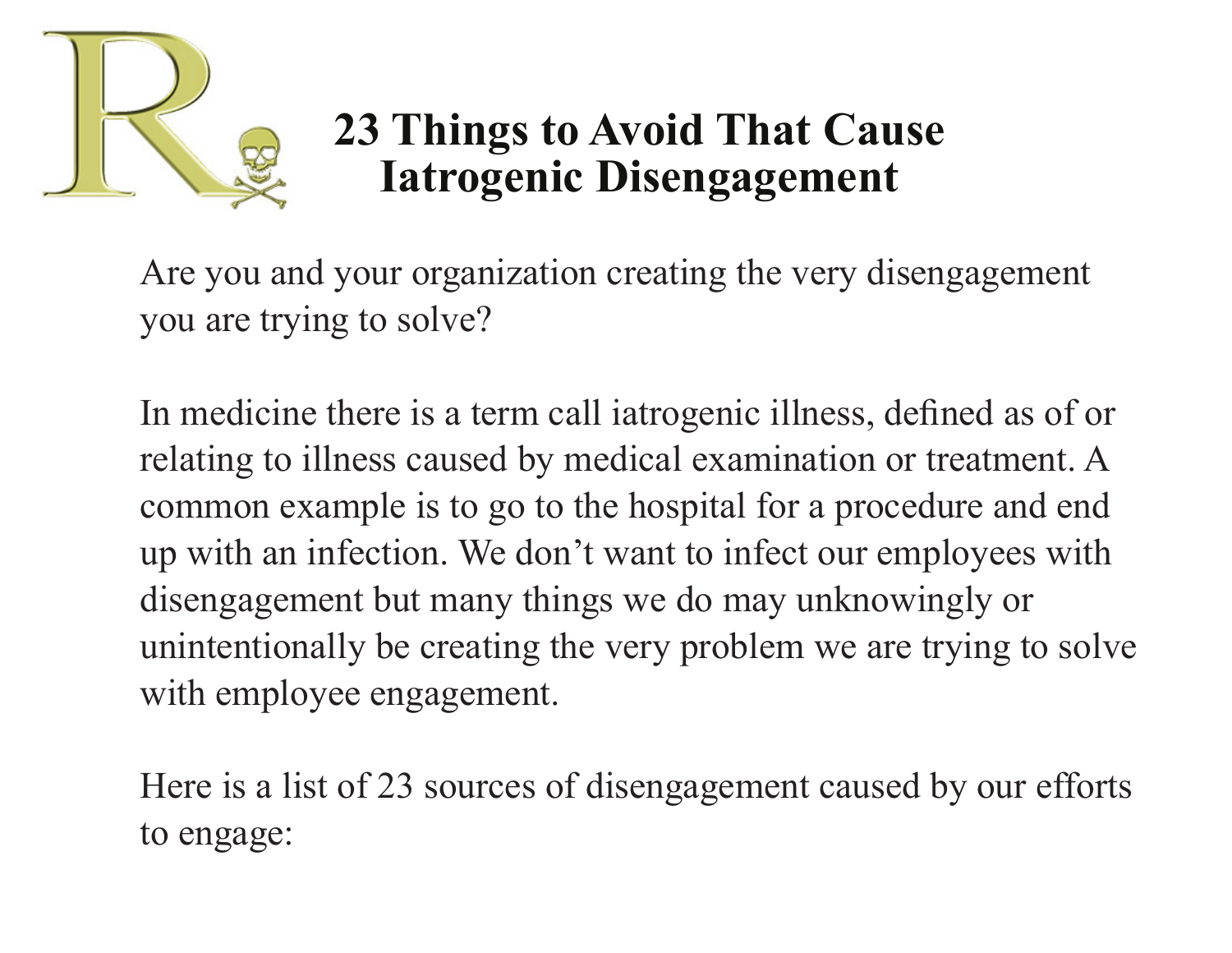

#### Taking away personal responsibility for engagement when we state that managers, leaders, or organizations are responsible for engagement.



23 things to avoid that cause Iatrogenic Disengagement by David Zinger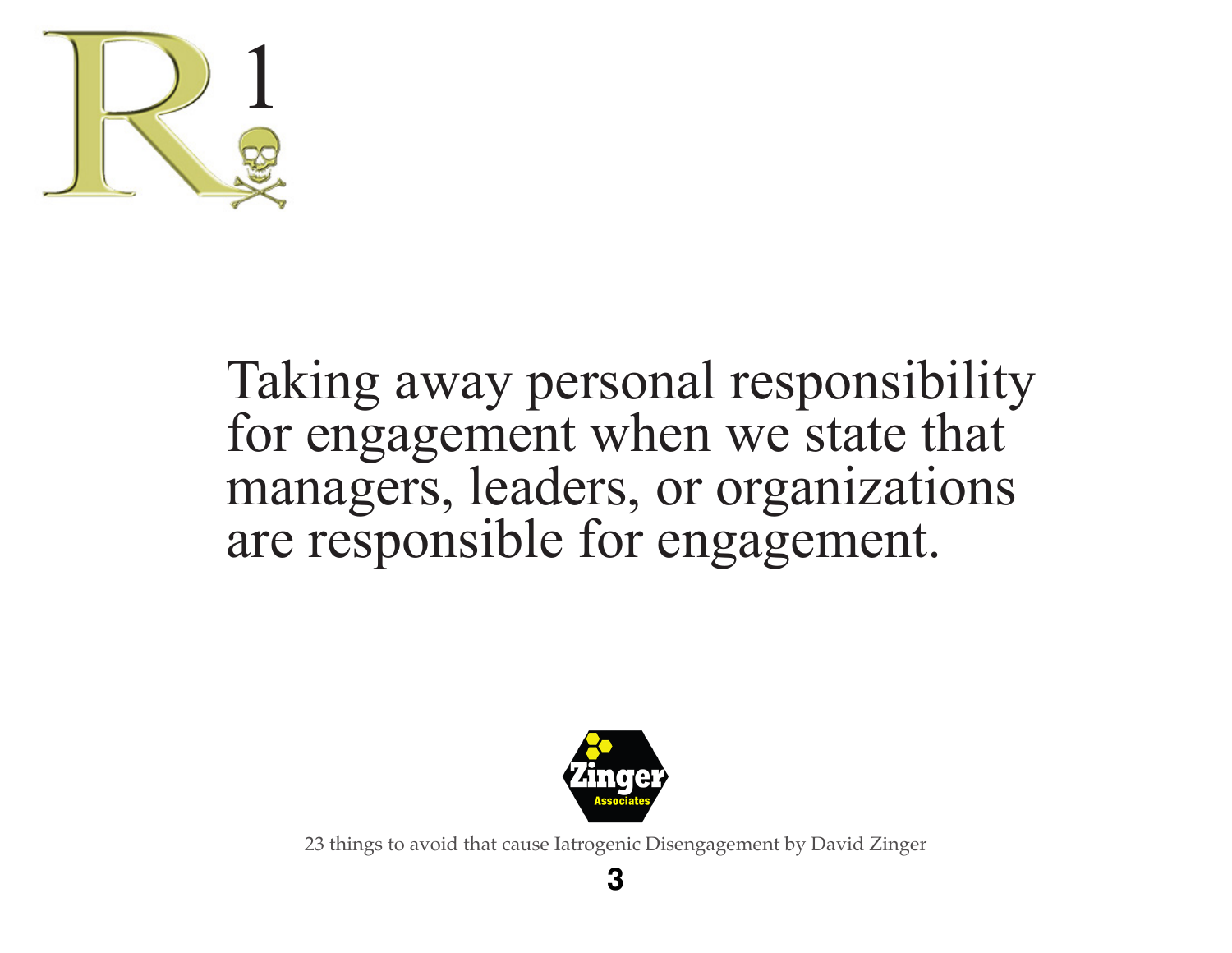

#### Using anonymous surveys unintentionally tells employees we don't want to know who they are.



23 things to avoid that cause Iatrogenic Disengagement by David Zinger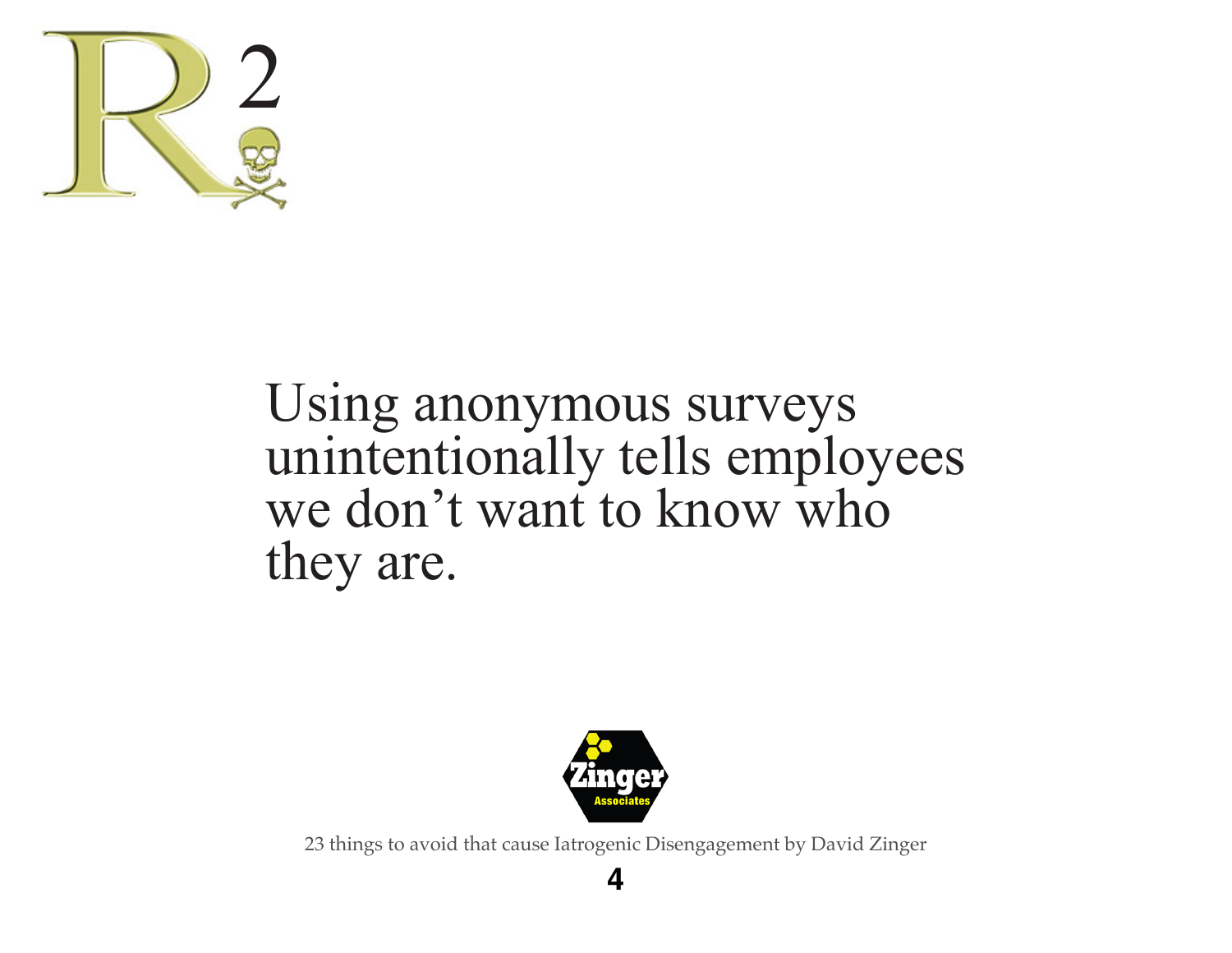

#### Asking for comments on a survey and never ensuring that employees know that their comments were read and respected.



23 things to avoid that cause Iatrogenic Disengagement by David Zinger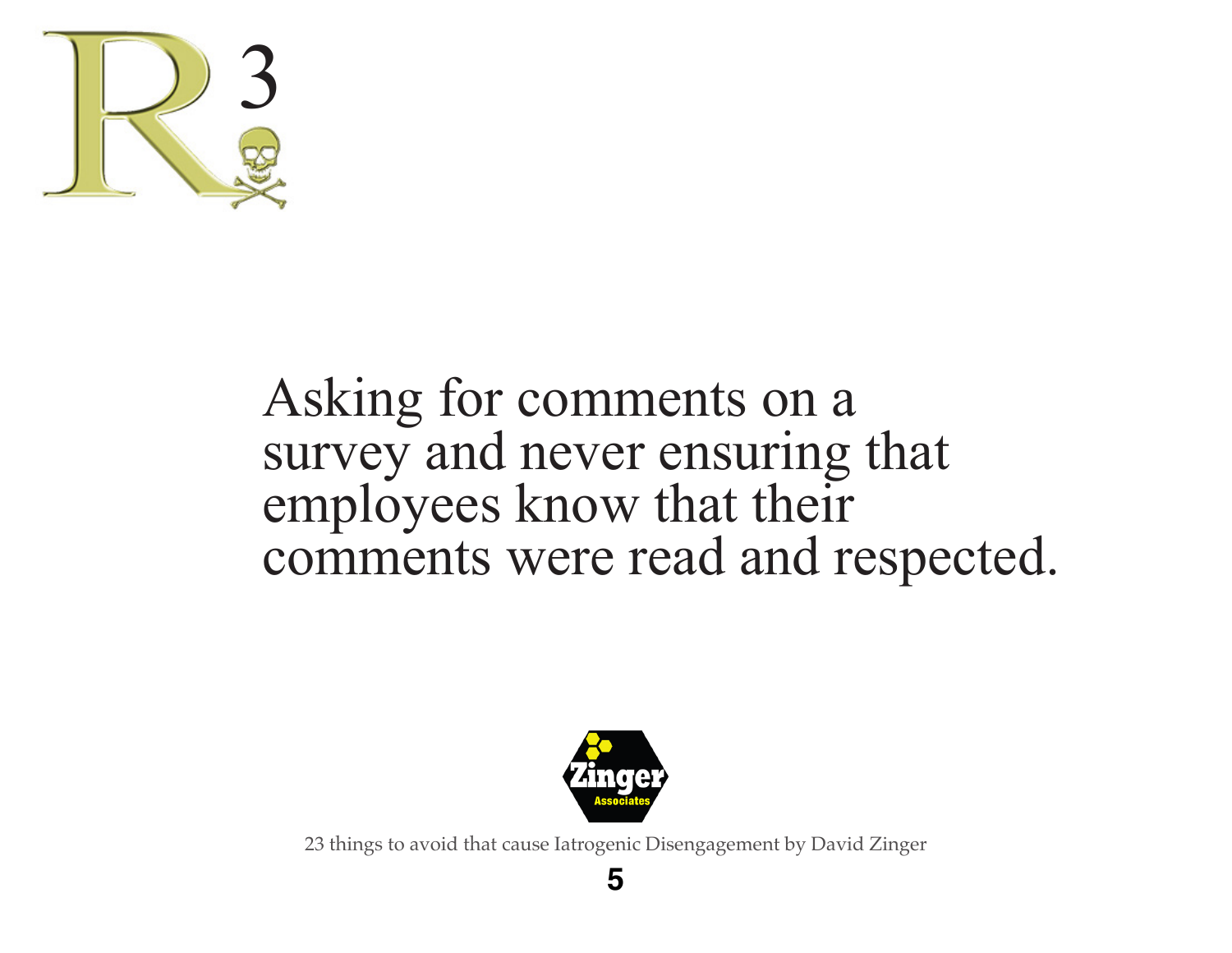

# Stopping our employee engagement work because we don't like the lack of results we have received.



23 things to avoid that cause Iatrogenic Disengagement by David Zinger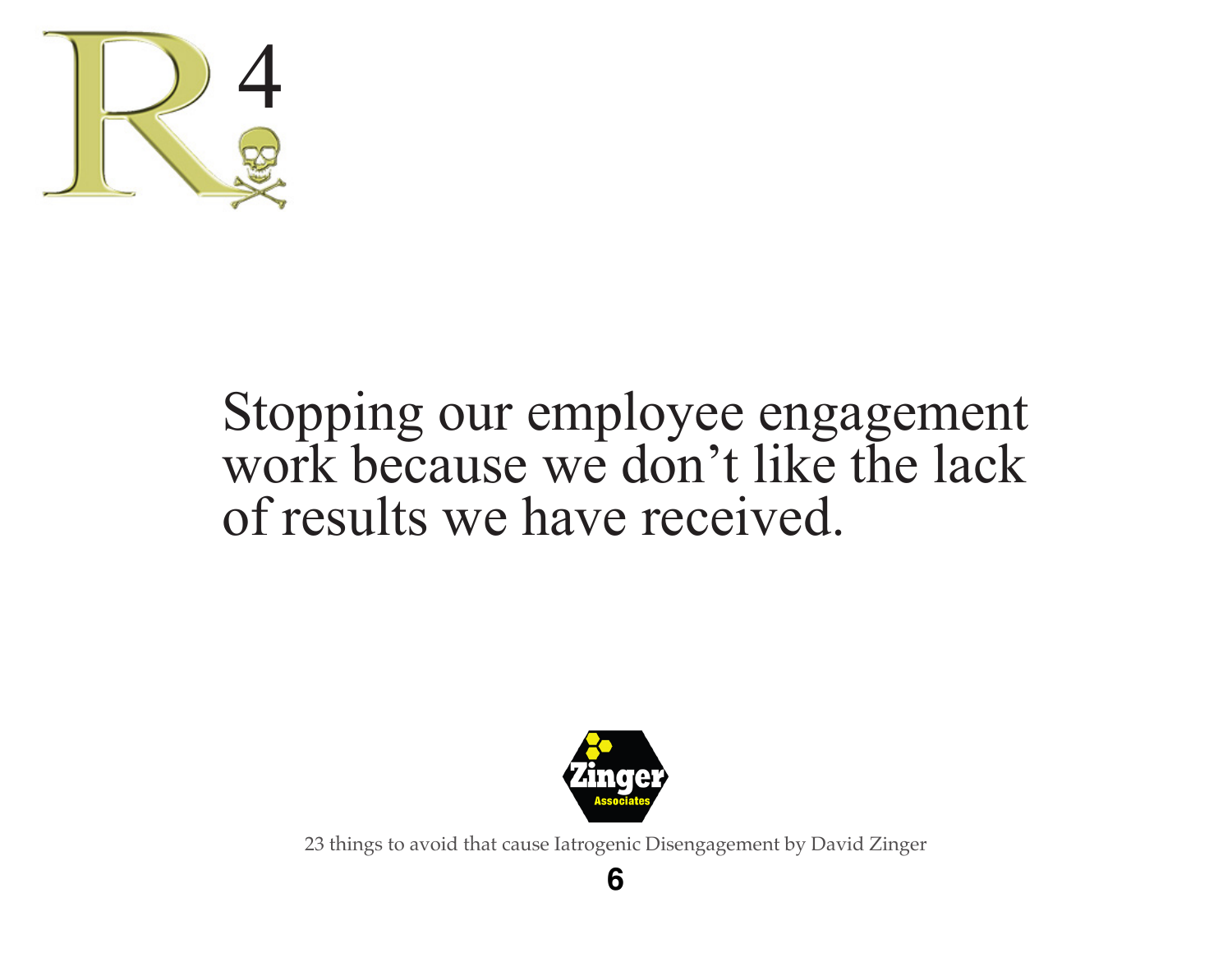

# Asking questions on an engagement survey that we lack the wherewithal to address.



23 things to avoid that cause Iatrogenic Disengagement by David Zinger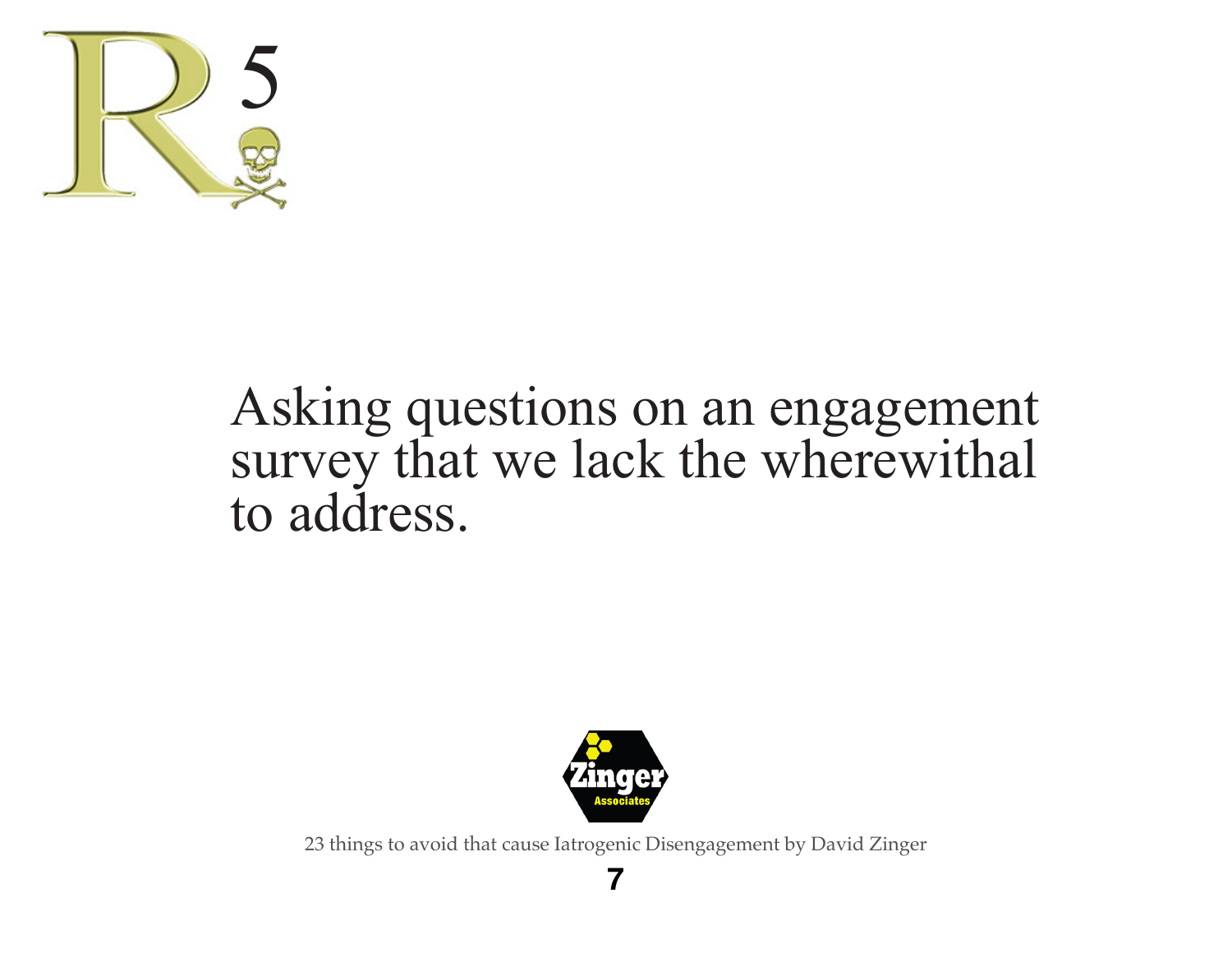

Taking far too much time between when we survey employees and when we release the data and sometimes never releasing the data. Engagement measure should be more like good toasters. You insert the data and have it pop up in no time.



23 things to avoid that cause Iatrogenic Disengagement by David Zinger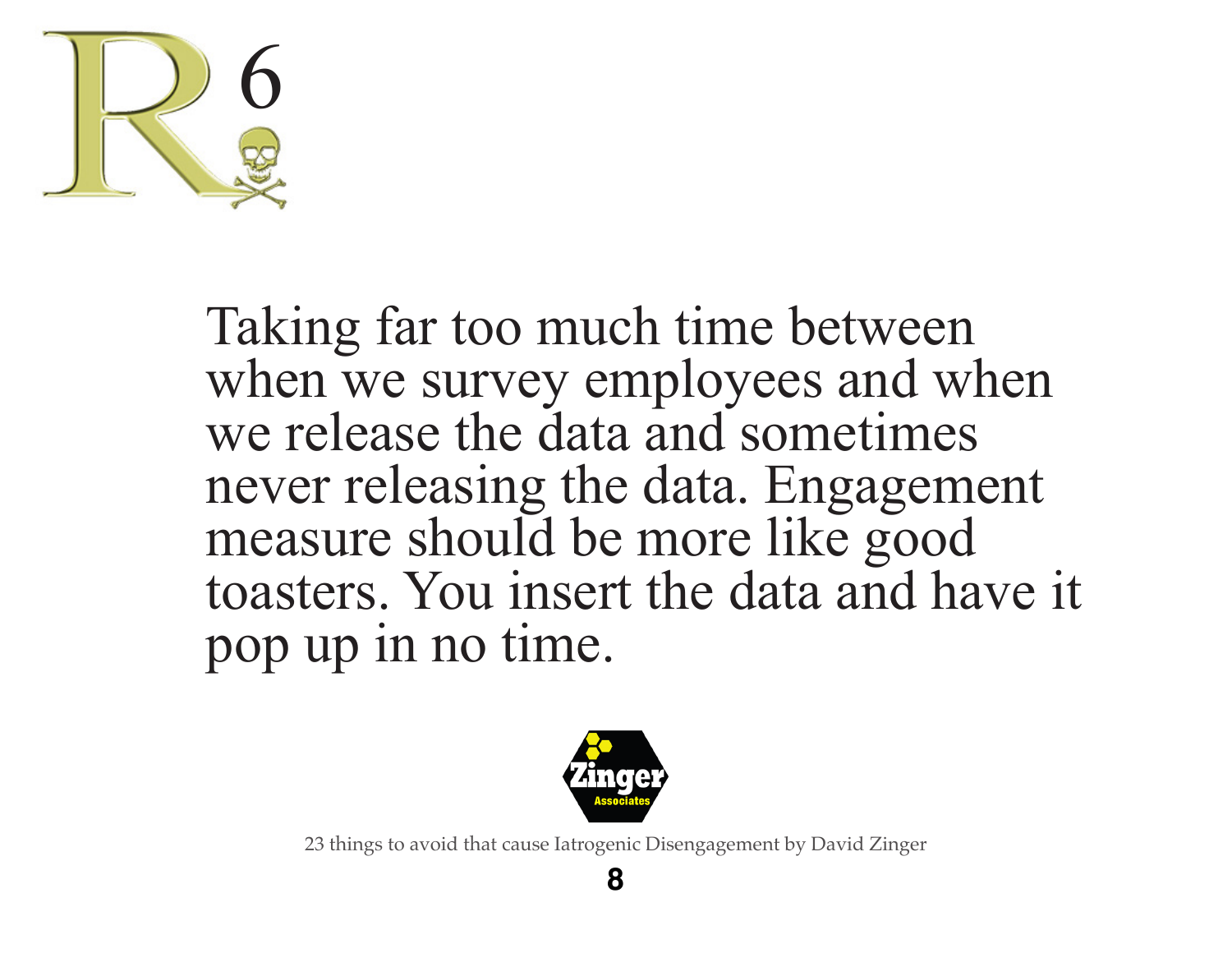

# When employee engagement is talked about as something extra or a thing.



23 things to avoid that cause Iatrogenic Disengagement by David Zinger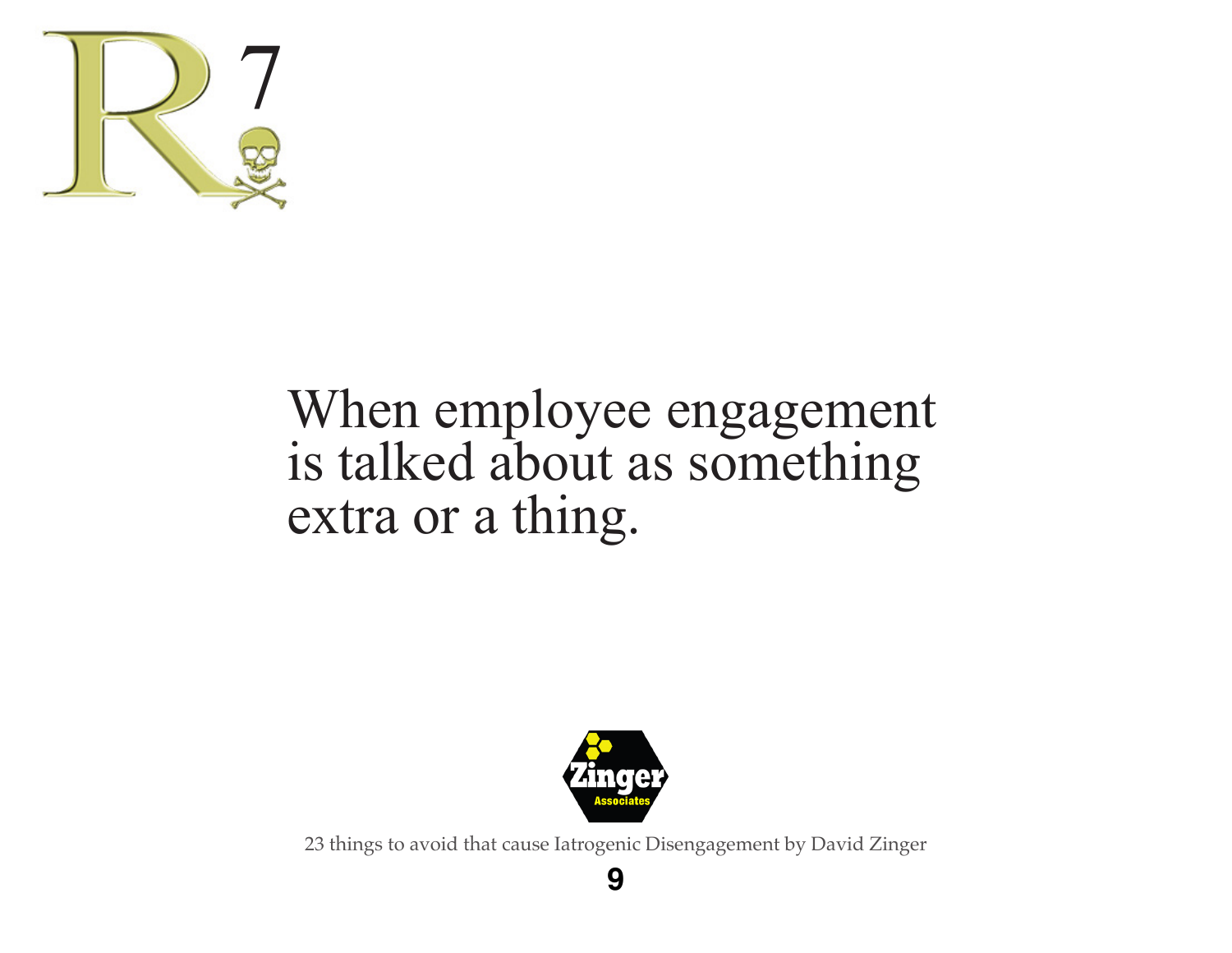

# Creating high levels of frustration when we foster motivation but fail to give employees the proper tools to do the job.



23 things to avoid that cause Iatrogenic Disengagement by David Zinger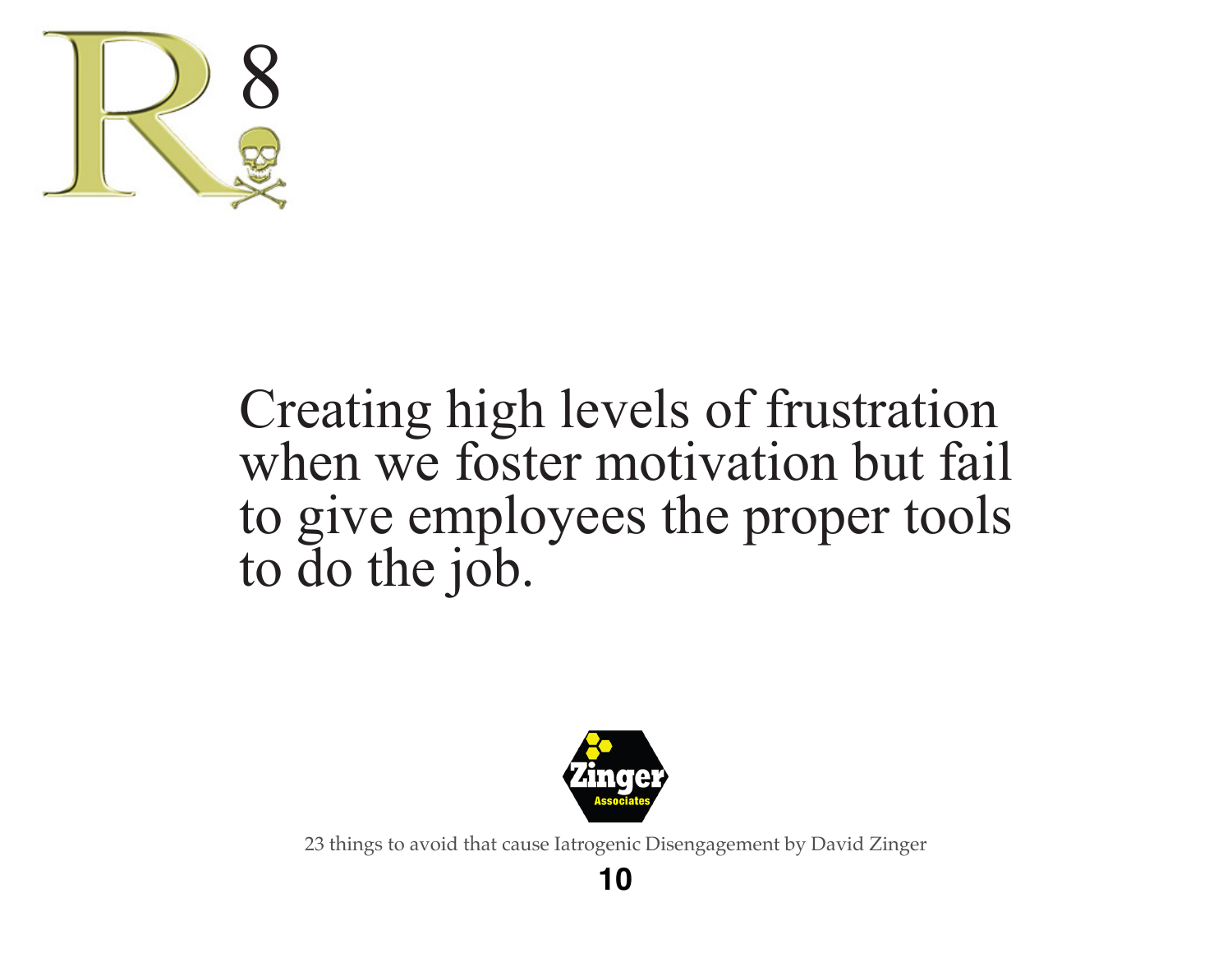

# When engagement is used as a new word for motivation and we fail to look deeper.



23 things to avoid that cause Iatrogenic Disengagement by David Zinger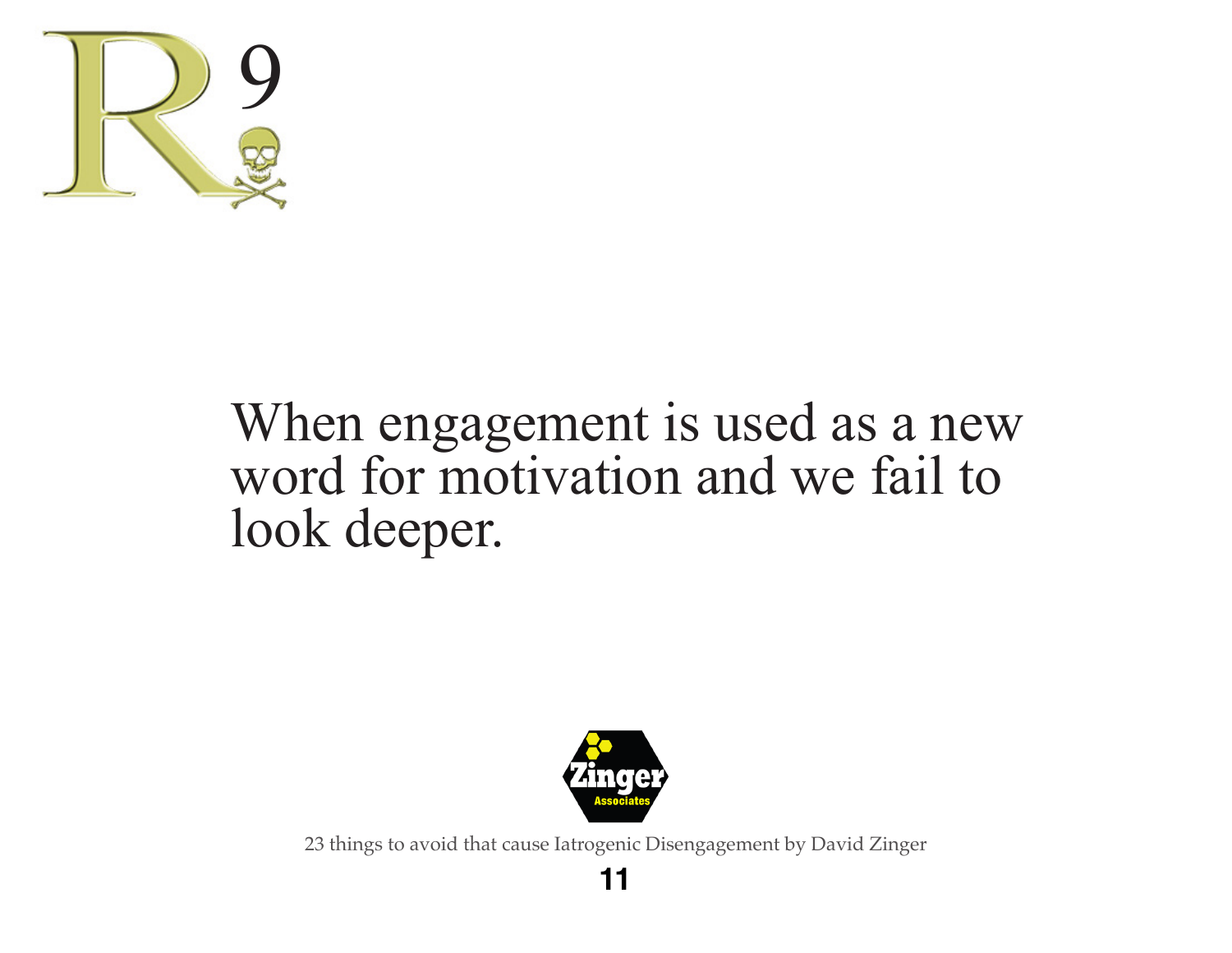

# Telling employees that we expect rather than encourage them to have a best friend at work.



23 things to avoid that cause Iatrogenic Disengagement by David Zinger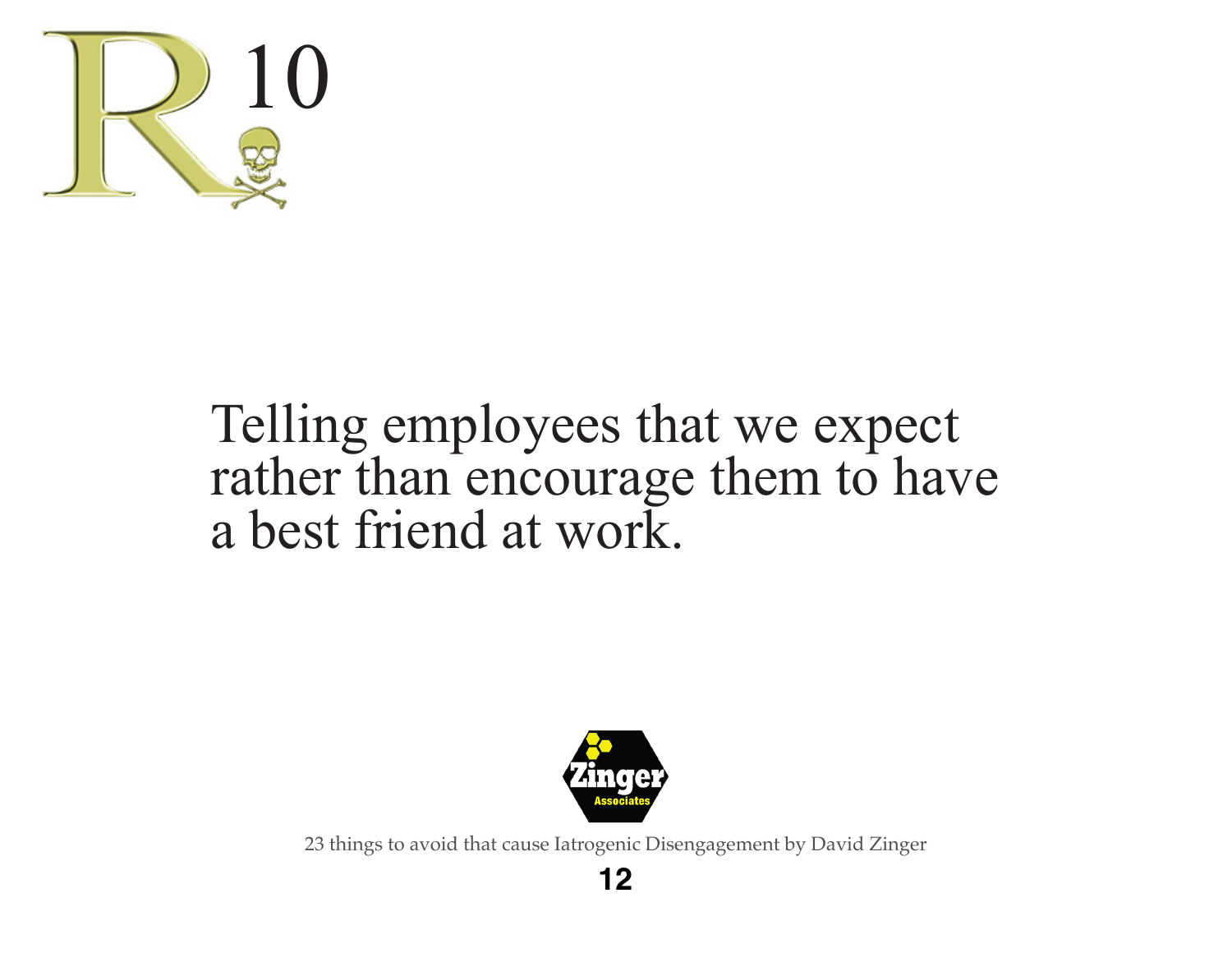

# Having employee engagement as a mere program or event and expecting sustainable improvement.



23 things to avoid that cause Iatrogenic Disengagement by David Zinger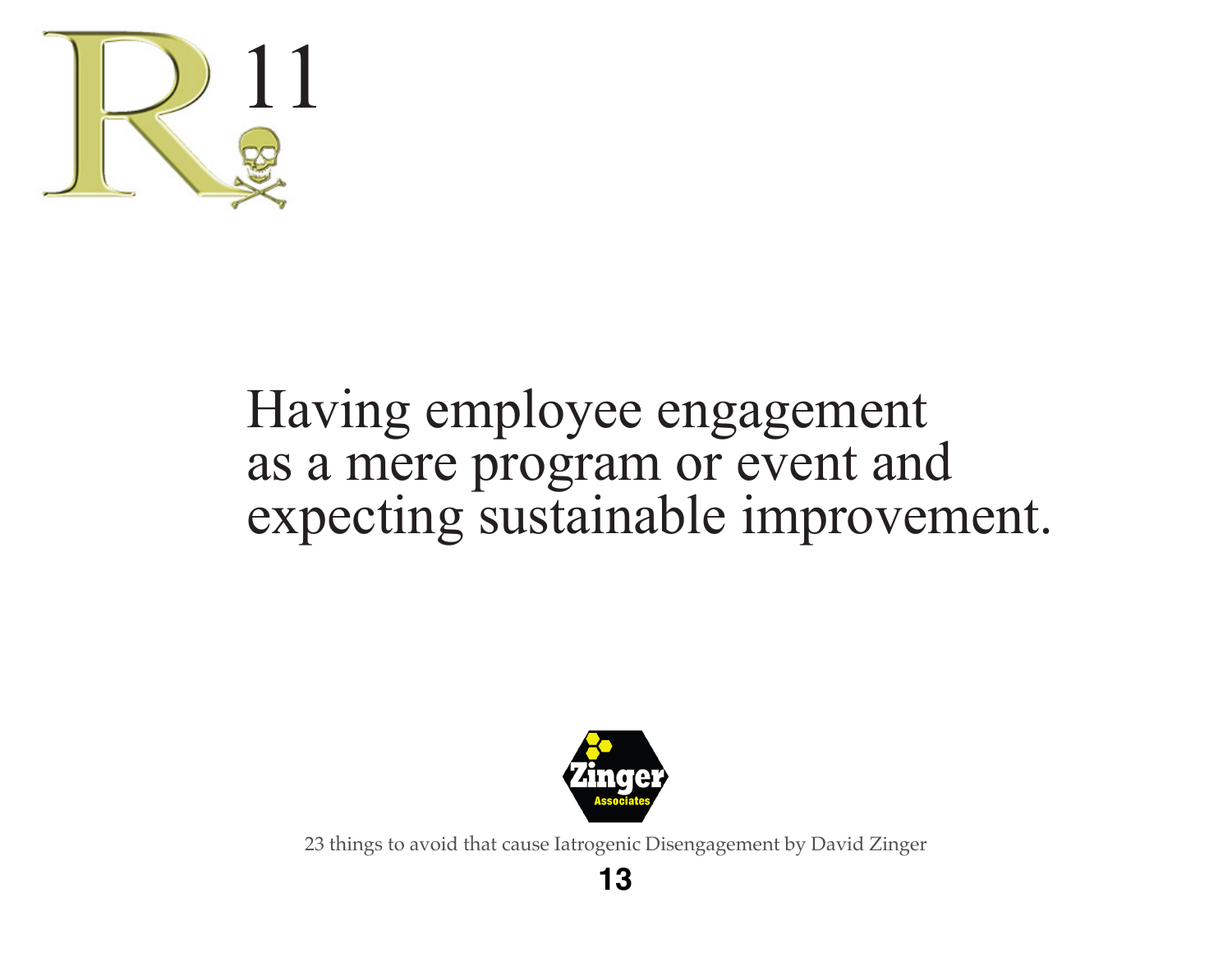

# When we fail to ask employees directly what can be done to improve engagement.



23 things to avoid that cause Iatrogenic Disengagement by David Zinger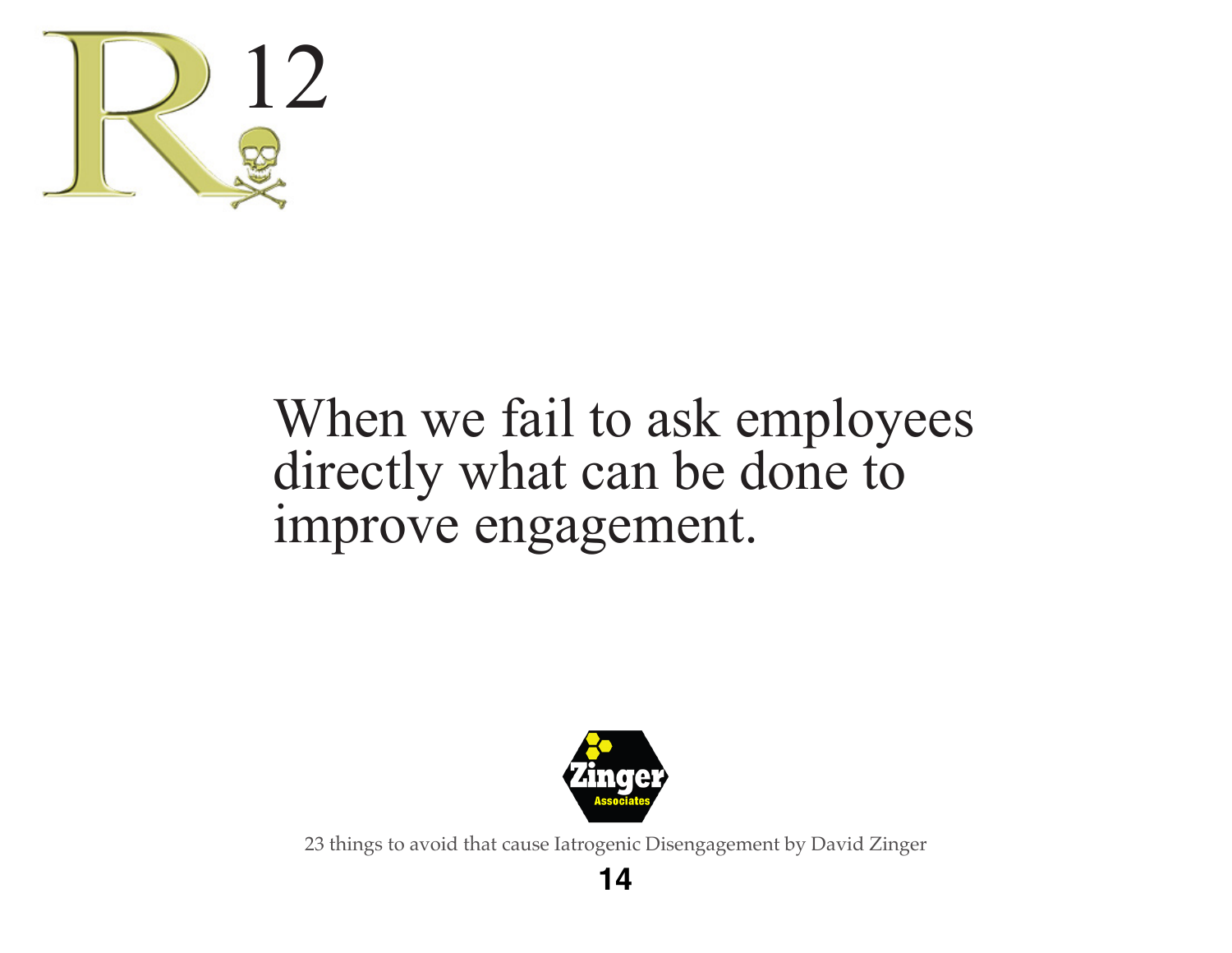

# When we fail to ask employees to write some of the engagement survey questions.



23 things to avoid that cause Iatrogenic Disengagement by David Zinger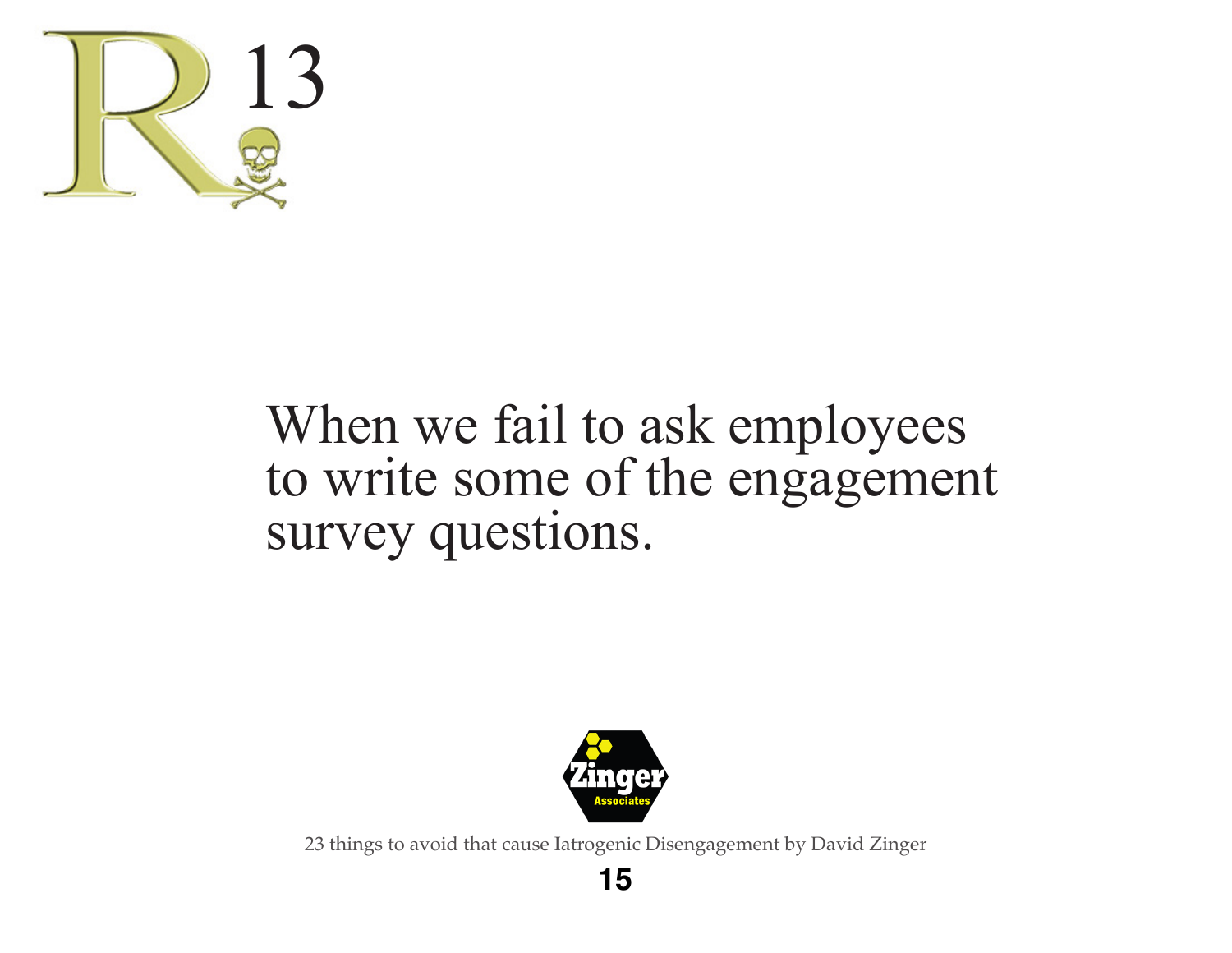

# When we fail to believe in our employees.



23 things to avoid that cause Iatrogenic Disengagement by David Zinger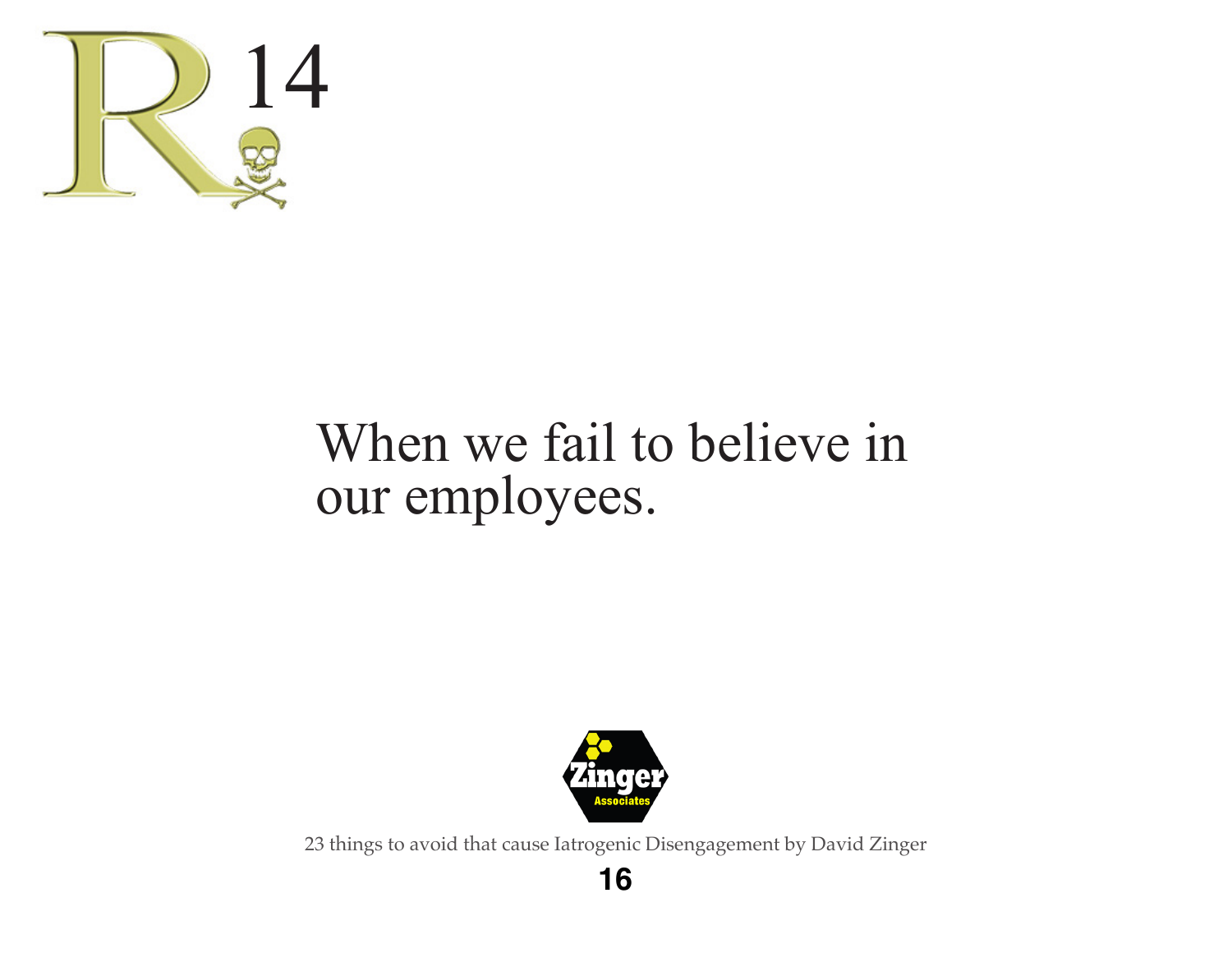

# When disengagement is treated as a punishable offence rather than a trigger for a conversation.



23 things to avoid that cause Iatrogenic Disengagement by David Zinger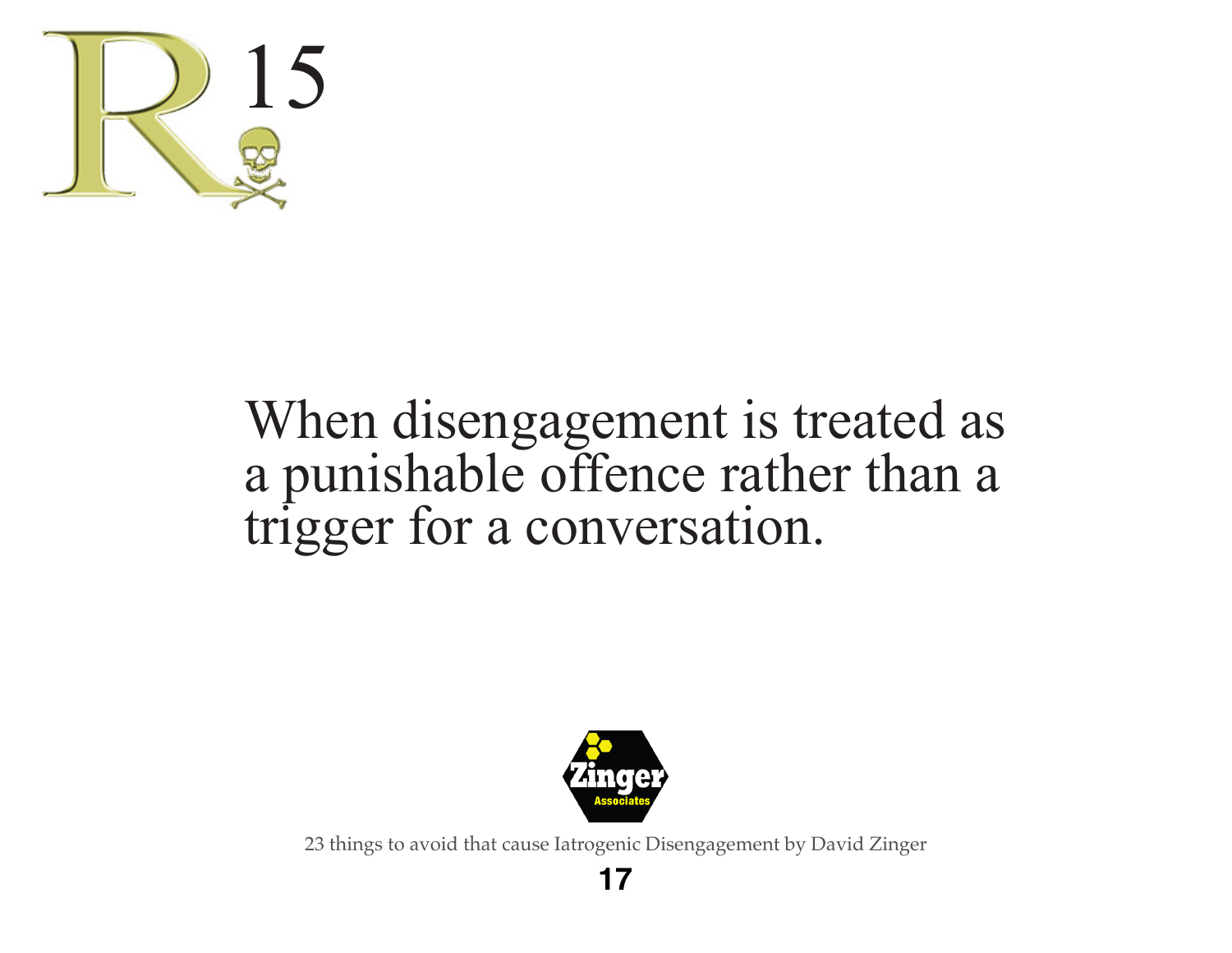

# When we fail to address progress and setback as a key engagement issue.



23 things to avoid that cause Iatrogenic Disengagement by David Zinger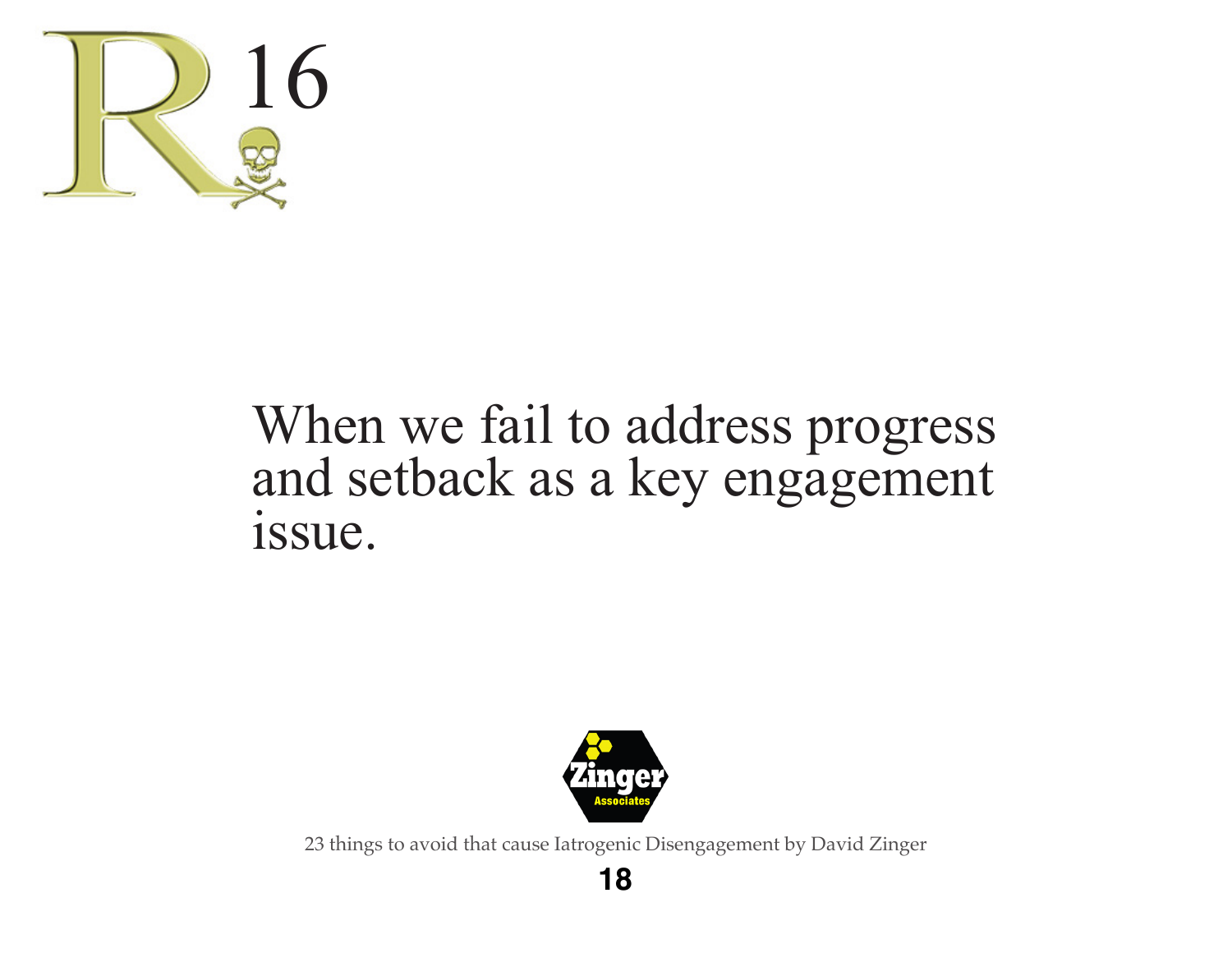

# When our work becomes creepy.



23 things to avoid that cause Iatrogenic Disengagement by David Zinger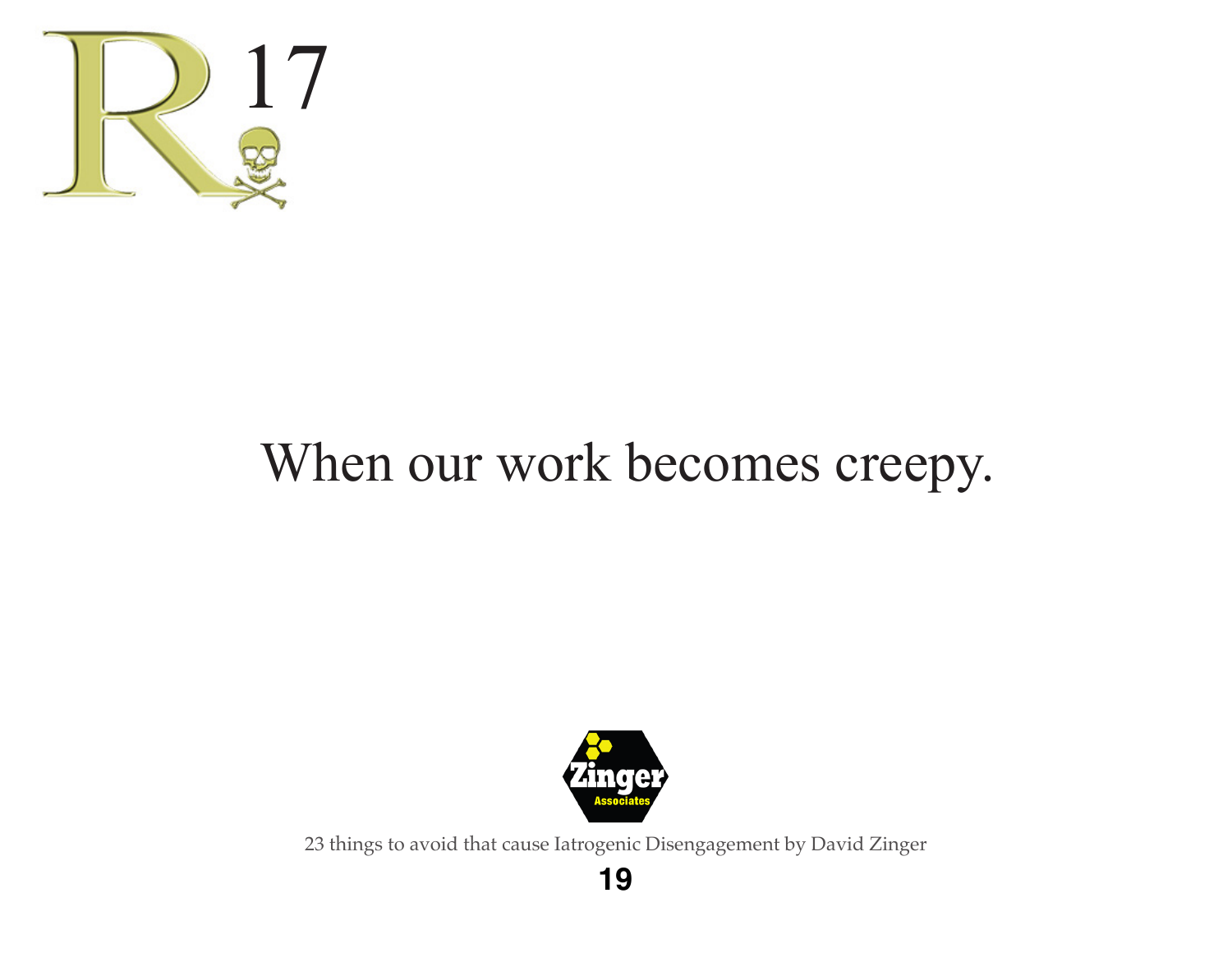

# Failing to end something before we begin something.



23 things to avoid that cause Iatrogenic Disengagement by David Zinger

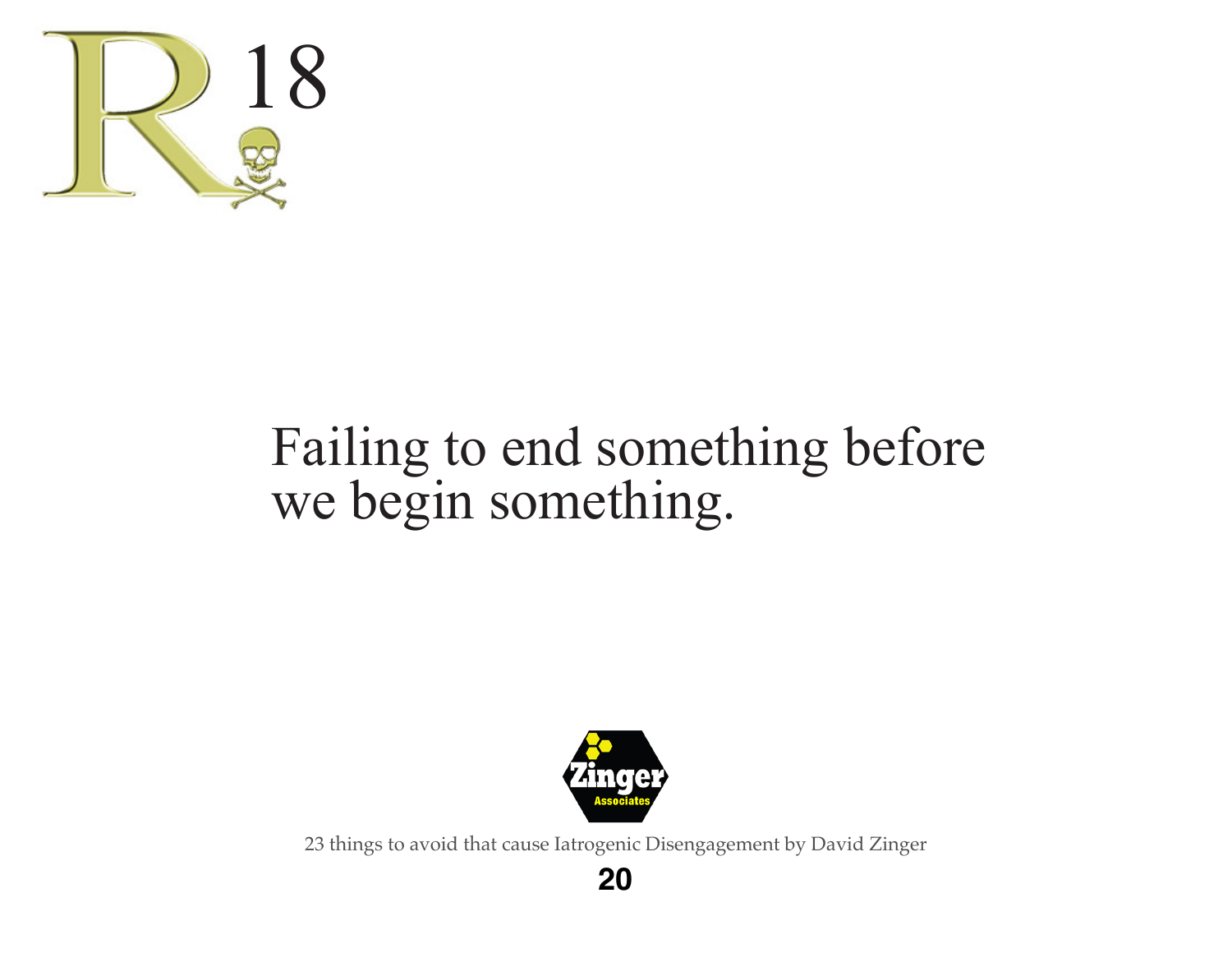

# When we resort to hype and hyperbole about being a great place to work.



23 things to avoid that cause Iatrogenic Disengagement by David Zinger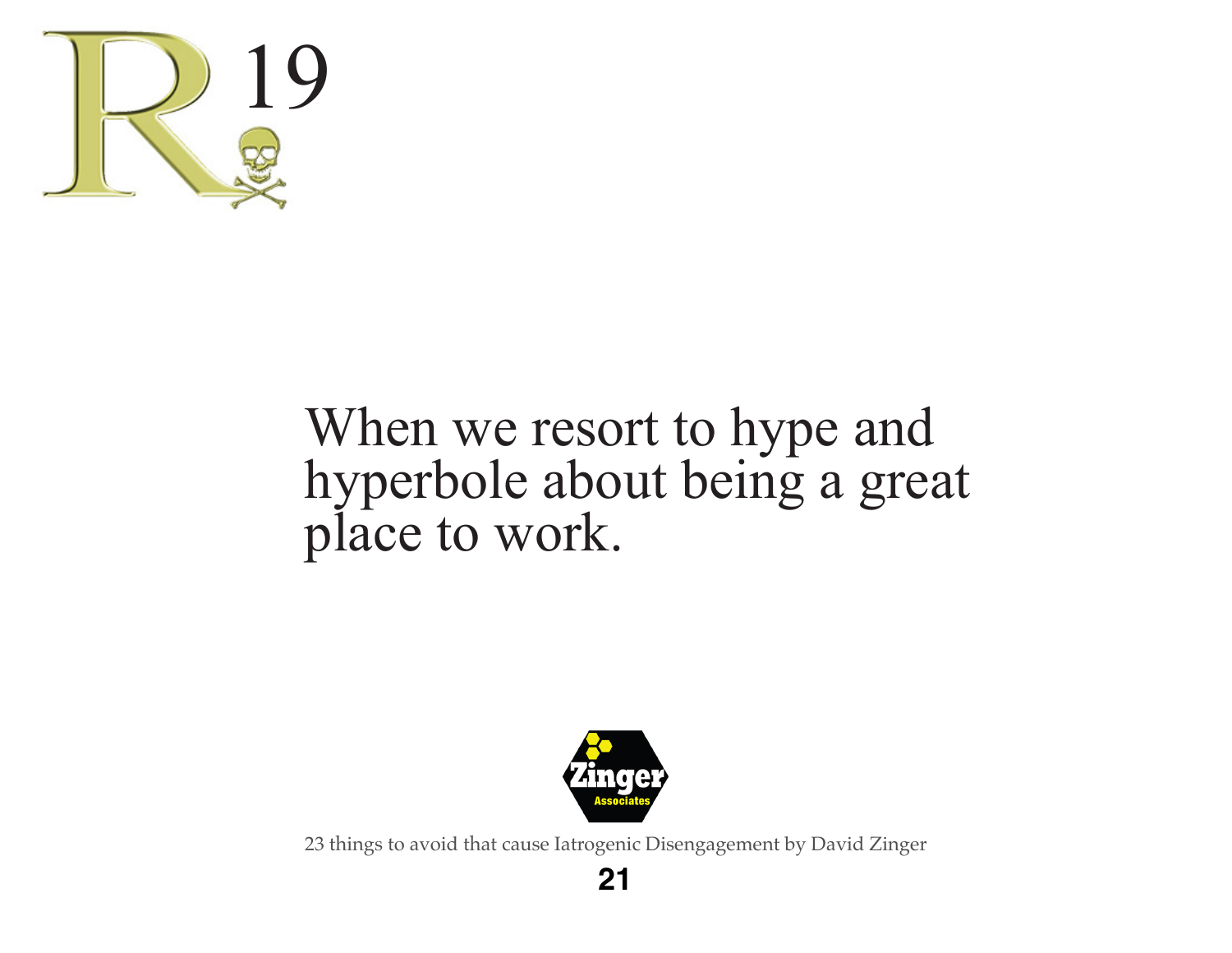

#### Paying lots of money to be a great place to work and get the badge but there is a lack of substance behind the badge or credential.



23 things to avoid that cause Iatrogenic Disengagement by David Zinger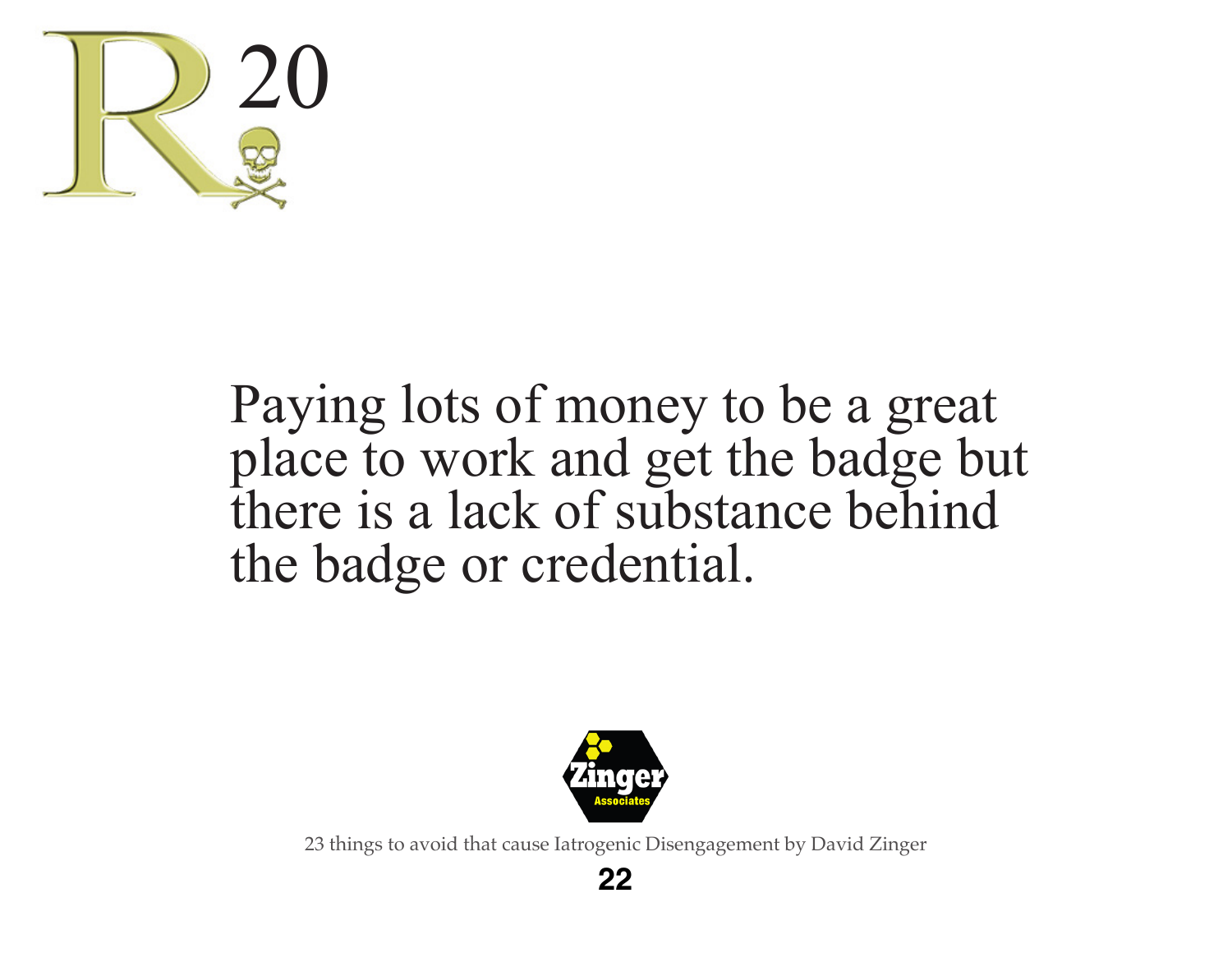

# Believing that everyone should find the same sense of meaning from their work.



23 things to avoid that cause Iatrogenic Disengagement by David Zinger

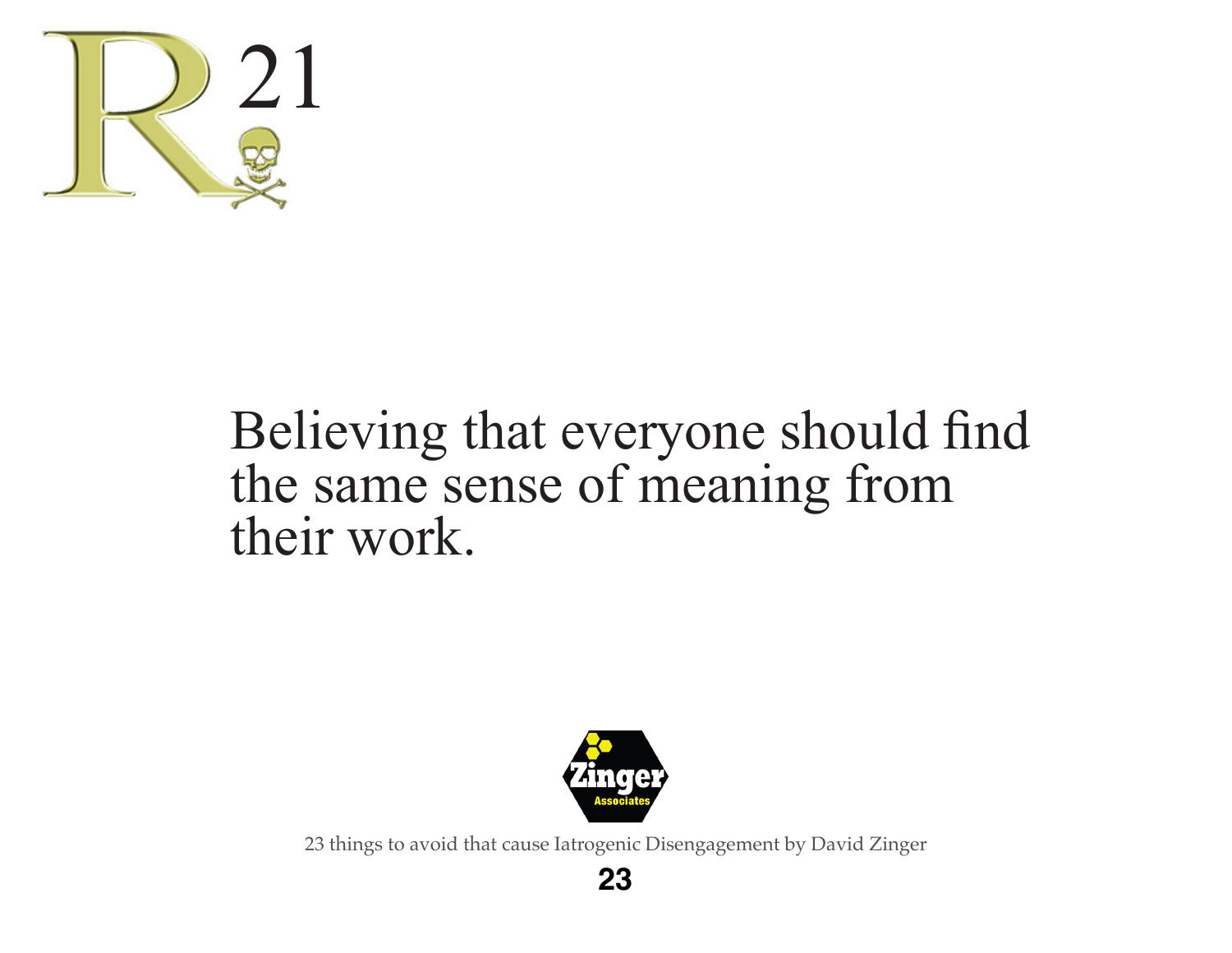

#### Failure to make use of the inherent engagement in smart phones and tablets.



23 things to avoid that cause Iatrogenic Disengagement by David Zinger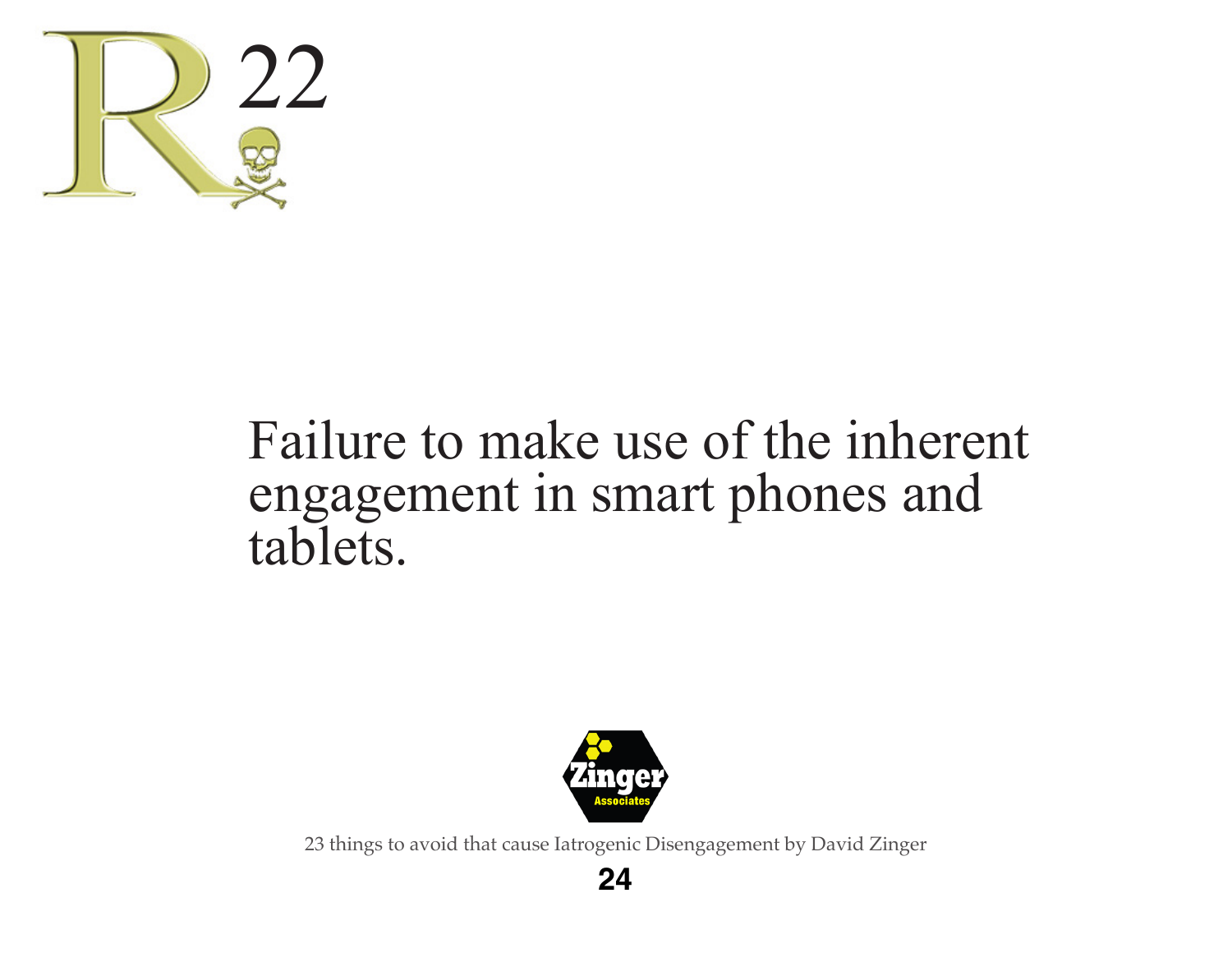

# Failure to move from surveys to just in time bio-measures of engagement.



23 things to avoid that cause Iatrogenic Disengagement by David Zinger